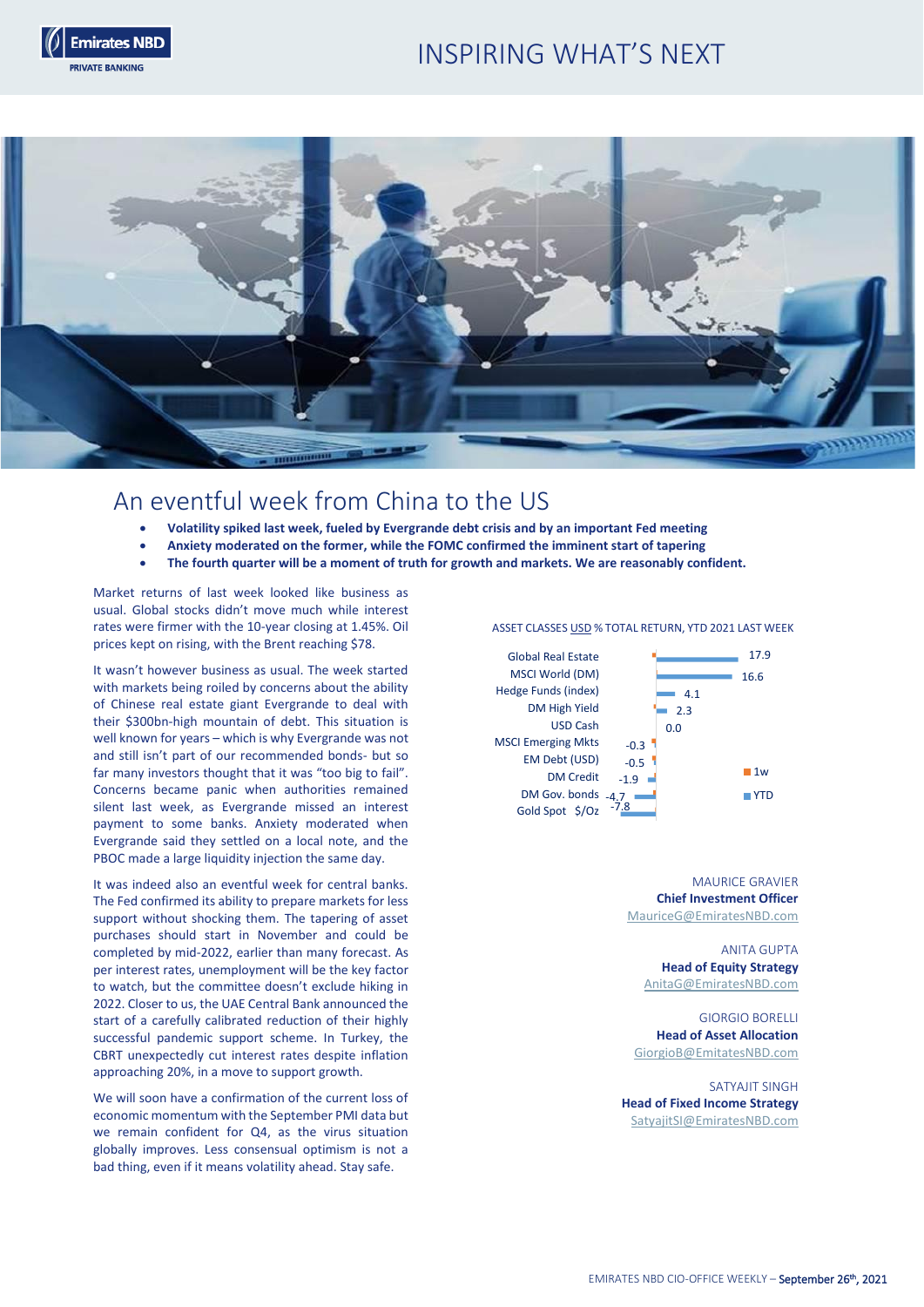# **Cross-asset Update**

The September Fed meeting prepared markets for a change in policy, from overly dovish to more hawkish, given the announcement of a faster tapering of asset purchases, to be concluded by the first half of next year, and the possibility of an earlier tightening of policy rates. It is really not possible to know whether the Fed will implement it all, considering that it substantially represents the end of the Average Inflation Targeting framework, introduced only one year ago. If AIT was meant to be a major policy shift, whereby rates were to be low for very long to allow inflation to run above target for a while, the Fed is now suggesting the opposite, that is that there is the possibility that rates will have to be hiked sooner to quash inflation. We are not keen to quibble about message consistency, rather to point out that it is unlikely that the Fed will be able to execute thoroughly on the September announcement. A faster tapering would be negatively impacting equities and the US debt by increasing the cost of servicing it. Overall, we would not be surprised if one policy turn were to be followed by another, maybe justified by some sort of data dependency. No doubt the Fed will start the tapering, rather unenthusiastically, if anything because overly prolonged Quantitative Easing at a time when the economy has almost fully recovered is causing unsustainable imbalances, like downward pressure on shorter term rates the Fed does not want to lose control of. What is questionable is its ability to stick throughout to the plan of a faster tapering without exerting excessive upward pressure on yields, as well as its ability to start tightening soon after without crashing equities.

Irrespective of the future developments, since nobody wants to fight the Fed, markets will at least in the shorter term get aligned with the Fed's narrative, which is bullish for the US dollar and for US equities as well, as a stronger dollar would be keeping domestic costs in check and driving exports. Insofar as investors have the impression that the Fed is following the new hawkish framework, Treasury yields will tend to rise, and gold will be leaning weaker. This scenario would not be the most favourable for EM assets, which usually do not outperform in periods of dollar dominance. This could be intersecting with not-so-temporary Covid-19 and supply disruptions, which would in turn be giving rise to a more volatile macro backdrop, an incentive itself to exit QE policies, inadequate for addressing supply-side issues.

Overall, it seems that the new Fed course alongside Covid-related issues could be marking the end of the Goldilocks period and the 60-40 equity-bond portfolio, a very resilient benchmark at times of falling yields and low macroeconomic volatility.

Overall, dollar-centric risk-assets should still enjoy a bout of outperformance into year-end, when it will be time to reassess and mark the Fed progress against its own plans.

TACTICAL ASSET ALLOCATION: SIMPLIFIED POSITIONING



### TAA – RELATIVE POSITIONING – MODERATE PROFILE

|                    | <b>UW</b> | N | <b>OW</b> |
|--------------------|-----------|---|-----------|
| Cash               |           | - |           |
| DM Gov.            | <<<<<<    |   |           |
| <b>EM Debt</b>     |           |   | ∍         |
| <b>DM Credit</b>   |           |   | >         |
| DM H. Yield        |           | - |           |
| <b>DM Equity</b>   |           |   | >>        |
| <b>EM Equity</b>   |           |   | ⇒         |
| Gold               |           | - |           |
| <b>Real Estate</b> |           |   | ⇒         |
| <b>Hedge Funds</b> |           |   |           |

UW/N/OW:Underweight/Neutral/Overweight

# TAA – 2021 INDICATIVE PERFORMANCE



Source: Bloomberg. CIO Office calculation based on TAA applied to market indices, net total return in USD.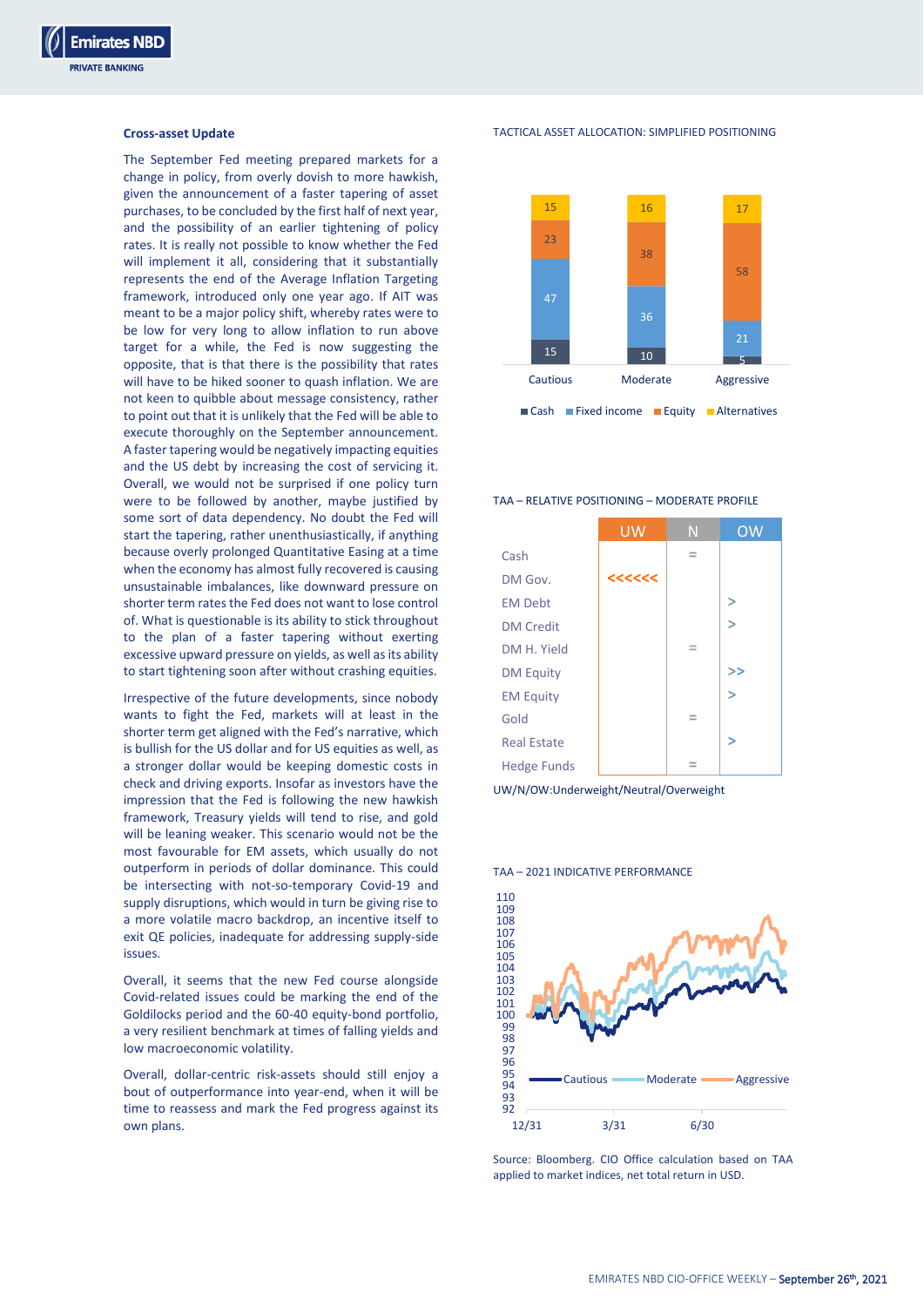# **Fixed Income Update**

The narrative for last week can be split into two parts. It started with a large risk-off driven by the Evergrande meltdown at the start of the week. The week ended with the US Treasury yield curve steepening on the backdrop of a more hawkish than expected FOMC meeting outcome. The 10-year yields ended the week at 1.45%, i.e., 27 bps above the 2021 lows achieved in mid-August. Despite this, the yield curve looks flat in the long end. Debt ceiling resolution could lead to a steepening of the yield curve with TGA balances bolstered with larger issuance coinciding with the FED taper.

Across different segments within the asset class, we saw negative returns last week. As expected, long-duration segments such as Developed Market Treasuries, GCC Debt, Emerging Market Sovereign debt performed badly compared to short-duration assets such as Global High Yield and Emerging Market Corporate. On the other hand, Asia High Yield returns were positive due to idiosyncratic improvements in investor risk sentiments towards the end of the week.

Evergrande's \$300bn liabilities include \$20bn offshore bonds. We believe the Chinese authorities will move aggressively to ring-fence the fallout to protect the middle class ahead of the upcoming November Plenary meetings in line with the current theme of "Common Prosperity". The volatility should remain till the details of the restructuring are known, and as of now, we don't have a clear view of these timelines given the complex nature of both on and off-balance sheet items. The priority of the restructuring process would be to rescue the middle class who have brought Evergrande projects through upfront payments in Pre-sales deals followed by the onshore lenders, including local banks. The offshore creditors may rank the lowest in terms of recovery even though the offshore bonds have a "Senior" payment rank, effectively relegating them to the "Subordinated" level. But the news of "settlement" of onshore bonds interest payments on Wednesday and the announcement of Chinese government advice not to default on short-term dollar notes to Evergrande has improved the risk sentiment in the property sector.

We believe current high spread levels provide an opportunity to the investors. The best route is to invest in broader Asia HY-focused funds with a clear strategy of not chasing the yield and instead focusing more on quality credits to generate returns. Such funds may sacrifice a few basis performance points in good times but would protect the portfolio against significant tail risks.

GCC debt had a comparatively weak performance last week due to its longer duration. Wider MENAT region high yield issuance from Turkey and Egypt have been under pressure. Turkey's unexpected 100 bps rate cut put a lot of pressure on the Lira and resulted in Turkish bonds selling off towards the end of the week. A lot of supply in the B grade papers, including Nigerian bonds and Thursday's three-tranche Egypt supply, has resulted in Egyptian bond prices down 3% to 5% over the week.

# FIXED INCOME KEY CONVICTIONS

| <b>DEVELOPED MARKETS</b>      |  |  |
|-------------------------------|--|--|
| UW Government bonds           |  |  |
| Selective on Credit           |  |  |
| <b>Now NEUTRAL High Yield</b> |  |  |
| <b>EMERGING MARKETS</b>       |  |  |
| <b>OW Asia</b>                |  |  |
|                               |  |  |
| <b>OW IG Sovereigns</b>       |  |  |

### FIXED INCOME VALUATIONS



Source: Bloomberg, indices modified duration and YTW

## FIXED INCOME SUB ASSET CLASS RETURNS (YTD, LAST WEEK)



Source: Bloomberg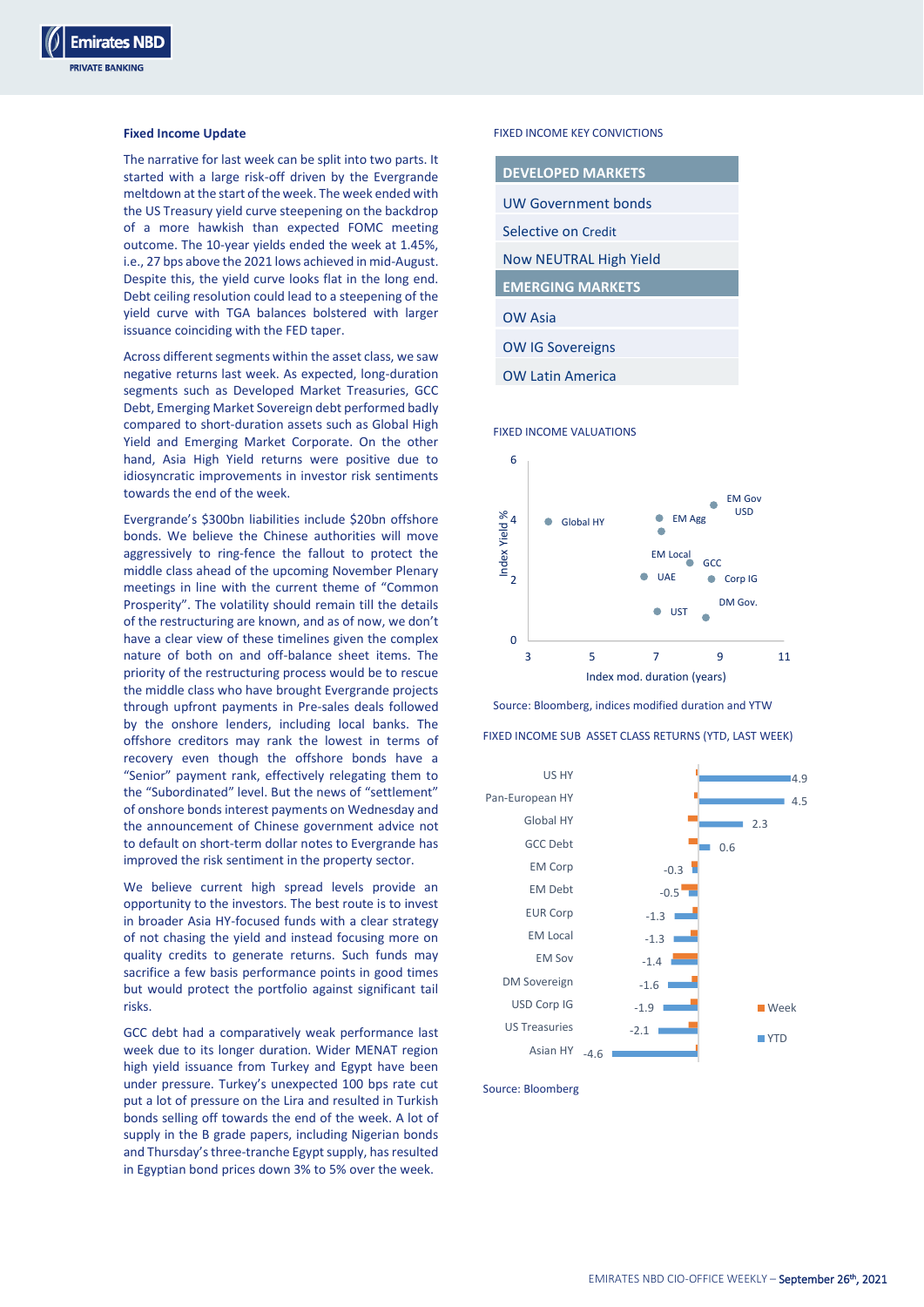# **Equity Update**

Much optimism on global travel recovery with many countries now easing restrictions. A sneak peek into the preopening of the Expo2020: some marvellous architecture with innovation and sustainability the buzz words, but also a new world order with vaccinated visitors and social distancing norms.

Global market performance was flat with the U.S. and India amongst the few to have a positive week with EM equities down a percent with the MSCI China Index losing 2.8%. The past two months have seen successive regulatory resets from China and this week's focus on property developers facing near-term funding pressures has further impacted investor sentiment. The policy goals of these measures are to promote social stability and make economic growth more sustainable by reducing income inequality and addressing imbalances. This will continue to be painful short term though will pay off in the longer term. Property developers are required to adhere to the "three red lines" – maintaining healthy liabilities-to-assets, net gearing and cash-to-short-term debt ratios –announced in August 2020, aimed to reduce systemic risks with benchmarks to curb excessive property sector borrowing.

US indices erased Monday's fall to end the week positively. They reacted well to tapering getting closer and US Treasury yields up, as rate hikes are some time away. However real estate debt concerns out of China, continued stalemate among lawmakers on the debt ceiling, the Delta variant, remain concerns. Also weighing on markets is forward guidance with warnings of inflation and supply chain challenges, with Nike lowering its full-year revenue outlook. The company said it expects all geographies to be impacted from supply chain impacts, with Asia experiencing a disproportionate impact. Costco warned of higher inflation-related expenses, around freight, labor and food. European equities finished the week flat, though bond yields rose as the ECB said that it will recalibrate its monthly asset purchases with rising inflation pressures.

IPO's globally taking off with Universal Music in Europe and Toast in the U.S. with the latter's successful listing indicative of a return of restaurant business. This sets the path for listings from the internet-based shoemaker Allbird and clothes rental service Rent the Runway. Close to 300 companies have IPO'd in the US this year, raising \$110bn, according to Dealogic data and including SPACS \$235bn has been raised across more than 700 deals. The UAE has seen strong interest in the IPO of ADNOC's drilling unit, with 11% of shares offered at a value of \$1.1bn. Abu Dhabi Exchange Chairman has said the bourse may see 10 new listings this year, following satellite operator Yahsat which kicked off the IPO rush in July, becoming the first listing on the exchange in nearly four years. As per reports Sovereign wealth fund Mubadala is preparing an IPO of Emirates Global Aluminium and ADNOC is planning to list its fertilizer joint venture in October. ADQ is possibly preparing an Abu Dhabi Ports listing . In the KSA the \$1.2 bn IPO by ACWA Power is drawing tremendous interest. Saudi Telecom Co. said that its internet-services raised \$966 million from an IPO, which was multiple times oversubscribed.

EQUITY RECOMMENDED REGIONAL POSITIONING



 $M$ Americas  $M$ Asia+other  $M$ FMFA

MAJOR INDICES PERFORMANCE (TR, US\$) AND 2021PE



Source: Bloomberg consensus. MSCI Indices unless specified.

## GLOBAL SECTOR PERFORMANCE (TR, US\$) AND 2021PE



Source: Bloomberg consensus. MSCI All Country World sectors US\$.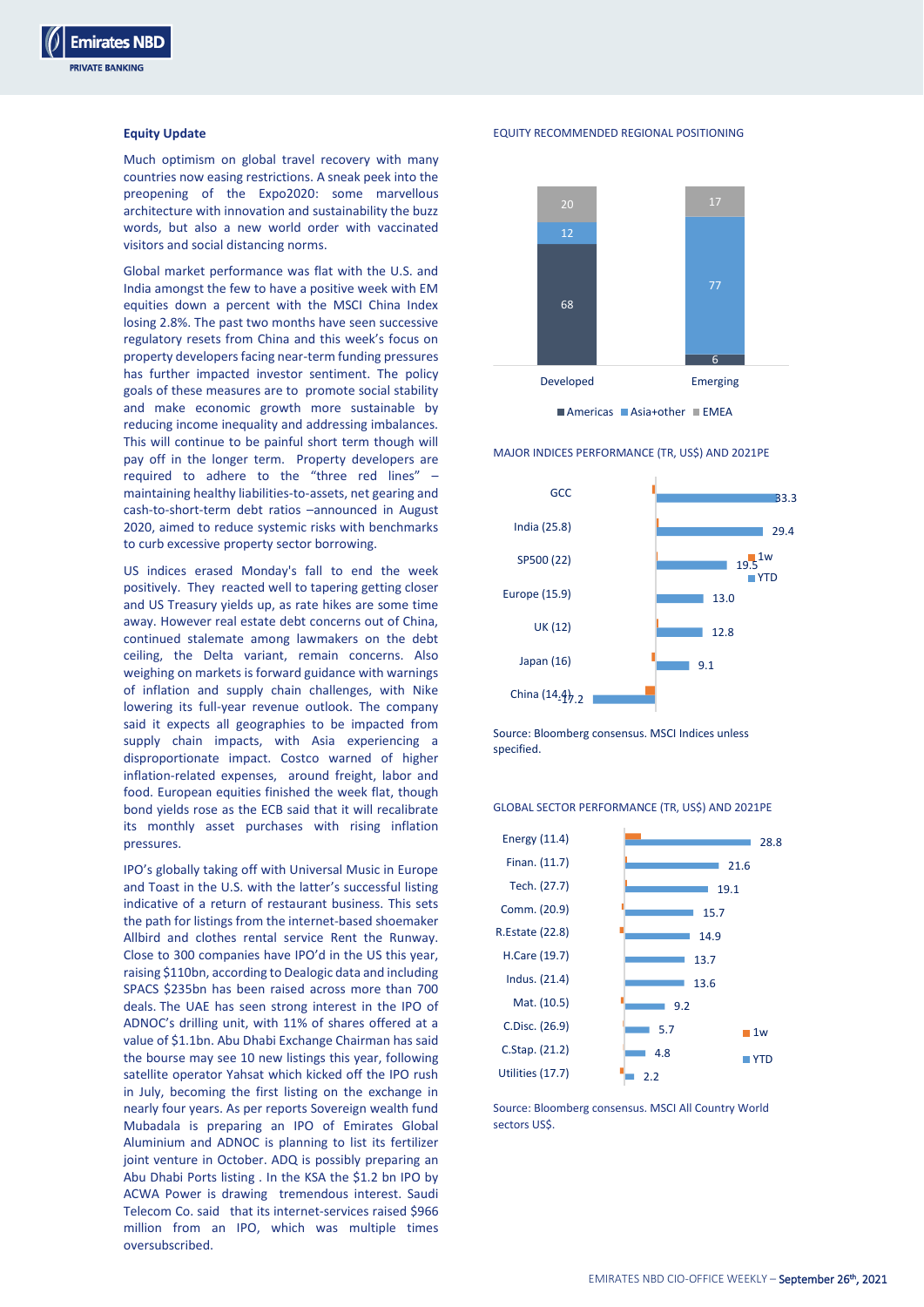

# DISCI AIMER

### **Reliance**

Emirates NBD Bank PJSC ("Emirates NBD") uses reasonable efforts to obtain information from sources which it believes to be reliable, however, Emirates NBD makes no representation that the information or opinions contained in this publication are accurate, reliable or complete and should not be relied on as such or acted upon without further verification. Opinions, estimates and expressions of judgment are those of the writer and are subject to change without notice. Emirates NBD accepts no responsibility whatsoever for any loss or damage caused by any act or omission taken as a result of the information contained in this publication. Data/information provided herein are intended to serve for illustrative purposes and are not designed to initiate or conclude any transaction. In addition this publication is prepared as of a particular date and time and will not reflect subsequent changes in the market or changes in any other factors relevant to the determination of whether a particular investment activity is advisable. This publication may include data/information taken from stock exchanges and other sources from around the world and Emirates NBD does not guarantee the sequence, accuracy, completeness, or timeliness provided thereto by unaffiliated third parties. Moreover, the provision of certain data/information in this publication is subject to the terms and conditions of other agreements to which Emirates NBD is a party. Anyone proposing to rely on or use the information contained in this publication should independently verify and check the accuracy, completeness, reliability and suitability of the information and should obtain independent and specific advice from appropriate professionals or experts. Further, references to any financial instrument or investment product are not intended to imply that an actual trading market exists for such instrument or product. The information and opinions contained in Emirates NBD publications are provided for personal use and informational purposes only and are subject to change without notice. The material and information found in this publication are for general circulation only and have not been prepared with any regard to the objectives, financial situation and particular needs of any specific person, wherever situated

### **Confidentiality**

This publication is provided to you upon request on a confidential basis for informational purposes only and is not intended for trading purposes or to be passed on or disclosed to any other person and/or to any jurisdiction that would render the distribution illegal. The investor may not offer any part of this publication for sale or distribute it over any medium including but not limited to over-the-air television or radio broadcast, a computer network or hyperlink framing on the internet without the prior written consent of Emirates NBD or construct a database of any kind.

### **Solicitation**

None of the content in this publication constitutes a solicitation, offer, opinion, or recommendation by Emirates NBD to buy or sell any security, or to provide legal, tax, accounting, or investment advice or services regarding the profitability or suitability of any security or investment and further does not provide any fiduciary or financial advice.

#### **Third party**

The security or investment described in this publication may not be eligible for sale or subscription to certain categories of investors. This publication is not intended for use by, or distribution to, any person or entity in any jurisdiction or country where such use or distribution would be contrary to law or regulation. It is the responsibility of any person in possession of this publication to investigate and observe all applicable laws and regulations of the relevant jurisdiction. This publication may not be conveyed to or used by a third party without the express consent of Emirates NBD. The investor may not use the data in this publication in any way to improve the quality of any data sold or contributed to by the investor to any third party.

#### **Liability**

Anything to the contrary herein set forth notwithstanding, Emirates NBD, its suppliers, agents, directors, officers, employees, representatives, successors, assigns, affiliates or subsidiaries shall not, directly or indirectly, be liable, in any way, to you or any other person for any: (a) inaccuracies or errors in or omissions from the this publication including, but not limited to, quotes and financial data; or (b) loss or damage arising from the use of this publication, including, but not limited to any investment decision occasioned thereby. Under no circumstances, including but not limited to negligence, shall Emirates NBD, its suppliers, agents, directors, officers, employees, representatives, successors, assigns, affiliates or subsidiaries be liable to vou for direct. indirect. incidental, consequential, special, punitive, or exemplary damages even if Emirates NBD has been advised specifically of the possibility of such damages, arising from the use of this publication, including but not limited to, loss of revenue, opportunity, or anticipated profits or lost business. This publication does not provide individually tailored investment advice and is prepared without regard to the individual financial circumstances and objectives of person who receive it. The appropriateness of an investment activity or strategy will depend on the person's individual circumstances and objectives and these activities may not be suitable for all persons. In addition, before entering into any transaction, the risks should be fully understood and a determination made as to whether a transaction is appropriate given the person's investment objectives, financial and operational resources, experiences and other relevant circumstances. The obligations relating to a particular transaction (and contractual relationship) including, without limitation, the nature and extent of their exposure to risk should be known as well as any regulatory requirements and restrictions applicable thereto.

#### **Forward looking**

Past performance is not necessarily a guide to future performance and should not be seen as an indication of future performance of any investment activity. The information contained in this publication does not purport to contain all matters relevant to any particular investment or financial instrument and all statements as to future matters are not guaranteed to be accurate. Certain matters in this publication about the future performance of Emirates NBD or members of its group (the Group), including without limitation, future revenues, earnings, strategies, prospects and all other statements that are not purely historical, constitute "forward-looking statements". Such forward-looking statements are based on current expectations or beliefs, as well as assumptions about future events, made from information currently available. Forward-looking statements often use words such as "anticipate", "target", "expect", "estimate", "intend", "plan", "goal", "seek", "believe", "will", "may", "should", "would", "could" or other words of similar meaning. Undue reliance should not be placed on any such statements in making an investment decision, as forward-looking statements, by their nature, are subject to known and unknown risks and uncertainties that could cause actual results, as well as the Group's plans and objectives, to differ materially from those expressed or implied in the forward-looking statements. Estimates of future performance are based on assumptions that may not be realized.